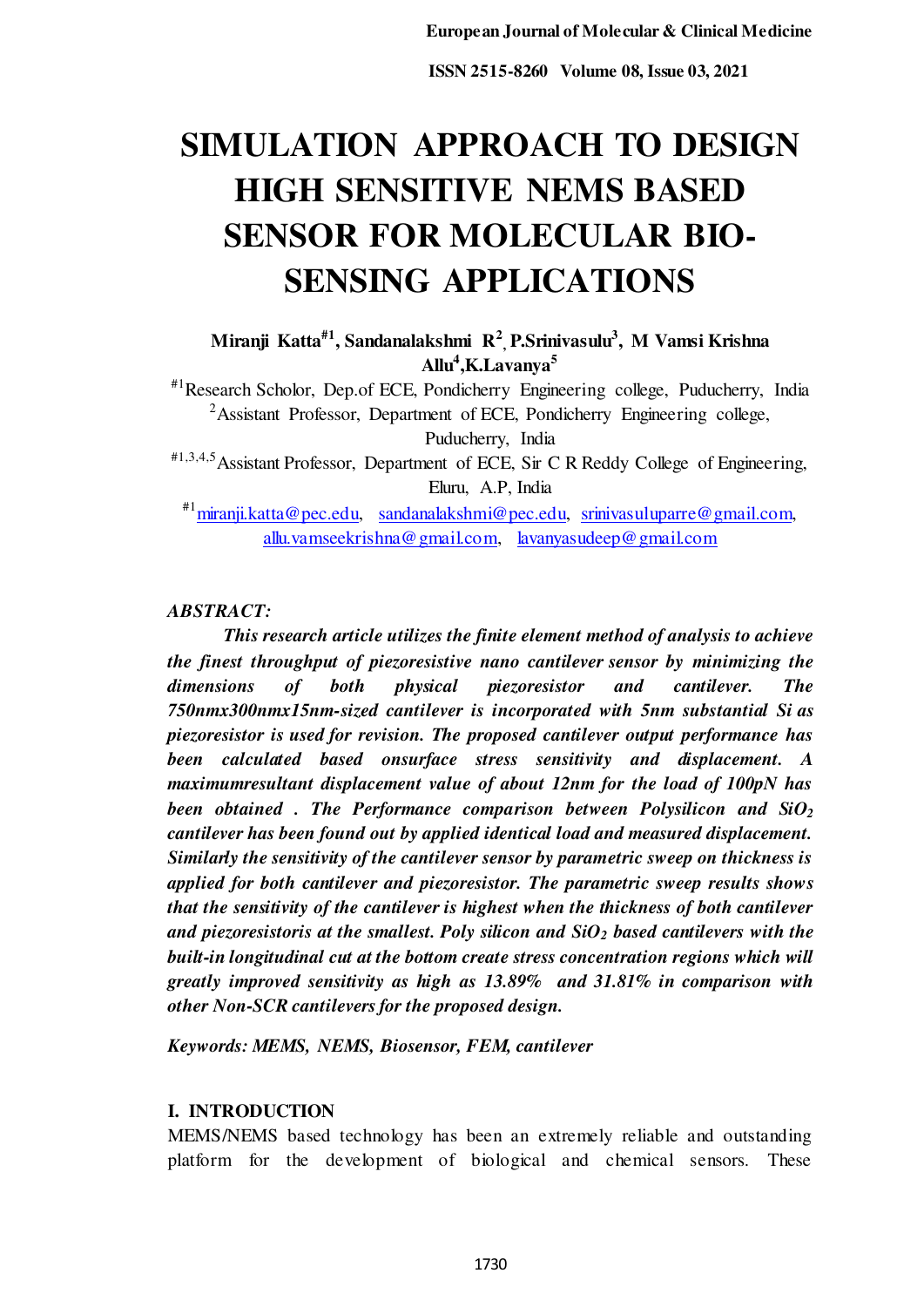MEMS/NEMS cantilever based sensors are familiar recently due to better selectivity, sensitivity, ease of fabrication, along with its compactness makes on-chip e-circuitry. The piezoresistive method is often used to detect stress change on the surface cantilever due to biochemical reaction. The piezoresistive coating on the surface of cantilever experiences a strain change existence because of compressive force leads to a change in resistance. The piezoresistive technique offers many advantages like easy calibration, no external detection devices are needed to read, easy to deploy. However, this piezoresistive method has a very low resolution in comparison with the optical-detection system because of the involvement of very low forces and stresses in MEMS-based system development. Therefore, the inevitable solution to solve the existing low-resolution readout method is by improving the cantilever sensitivity. Many researchers reported alternative ways to improve the sensitivity of the cantilever with piezo-resistive cantilevers contain polysilicon based piezoresistor incorporated with doped single-crystalline silicon cantilever [6-8]. Other alternative approaches reported to improve the sensitivity of a sensor were optimizing geometrical dimensions of the cantilever and provided longitudinal cut at bottom of the cantilever as SCR[9- 10]. Reported in [11] as an alternate technique to improve the cantilever sensitivity by the reduction in cantilever noise. All these authors provided a strong base on semiconductor-based piezoresistive microcantilevers.

The recent researchers were reported few  $SiO<sub>2</sub>$  based cantilevers, which exhibits relatively higher sensitivity than Si cantilevers[12-14]. The Cantilever made up with  $SiO<sub>2</sub>$  provides good mechanical tip displacement as because of lower Young's modulus about 57-79 GPa than silicon at 130GPa. As Geometrical dimensions of the cantilever sensor scaled-down lead to the higher surface to volume ratio results in higher sensitivity and performance. In research, finite element method (FEM) be proposed on the way to investigate mechanical and electrical characteristics of the cantilever which is piezoresistive. Here proposed paper uses FEM analysis to acquire the finest performance of  $SiO<sub>2</sub>$  based microcantilever sensor by maintaining a proper trade-off between the dimensional characteristics of piezoresistor and cantilever. The twin-leg slim deposit of Si[100] is incorporated on top of rectangularshaped  $SiO<sub>2</sub>$  cantilever like piezoresistive material. COMSOL simulation software with FEM analysis and fine meshing was used to solve the differential  $SiO<sub>2</sub>$ cantilever model.

## **II. BACKGROUND**

According to Stoney's equation [15], differential surface stress creates adisplacement of cantilever and is given as:

$$
\delta = \frac{3L^2(1-\nu)}{Et^2}(\sigma_1 - \sigma_2) \tag{1}
$$

where,  $\nu$  is the Poison's ratio,  $\delta$  *is the* displacement of the cantilever,*E isthe* young's modulus,*L* and *t* are the length and thickness of the cantilever beam,  $(\sigma_1 -$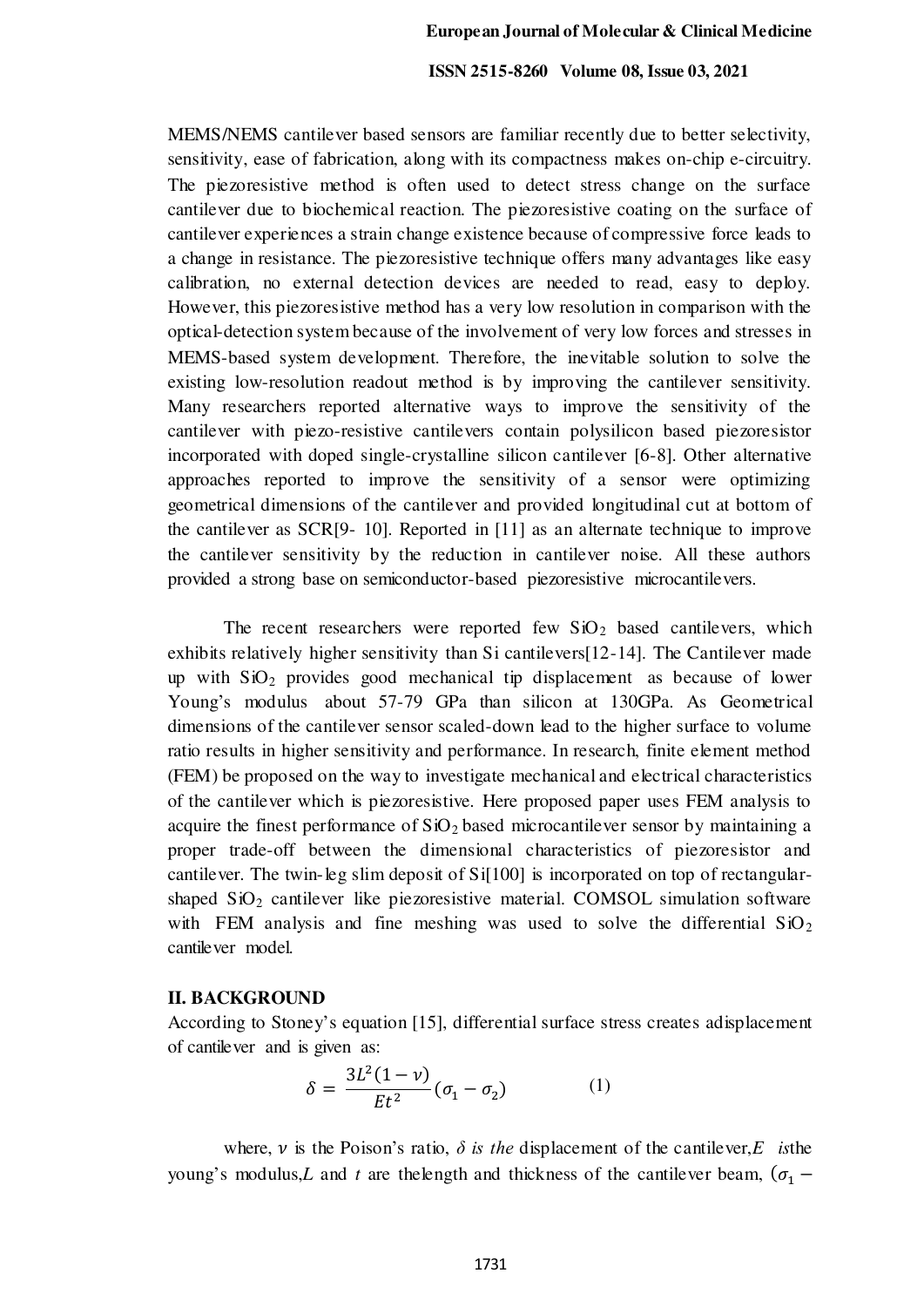$\sigma_2$ ) is the differential surface stressrespectively. The stress increases linearly with the distance and is zero. Hence, to attain high sensitivity a piezoresistor should be positioned at the surface of thecantilever beam next to the base. At that point, thestress can be calculated to be:

$$
\sigma_{max} = \frac{6L}{Wt^2}
$$
 (2)  

$$
F = \frac{3Et}{2L^2} \delta
$$
 (3)

Where*W* the width cantilever beam and*F* is applied force. The fractional resistance resultant change isgiven by:

$$
\frac{\Delta R}{R} = \pi_1 \sigma_{max} = \beta \frac{6L\pi_1}{Wt^2}
$$
(4)  

$$
F = \frac{3Et\pi_1}{2L^2} \delta
$$
(5)

where  $\pi_1$  is piezoresistive coefficient of Sion the room temperature, at given doping and β- correction factorranges from 0 to 1. By placing (1) in (3), the expression for partial change in surface stress is given as:

$$
\frac{\Delta R}{R} = \beta \frac{3L^2(1-\nu)}{Et^2} (\sigma_1 \qquad (6)
$$

$$
-\sigma_2)
$$

 By making the thickness of the cantilever as thin as possible is the most important to get a major change in resistance, thus leading sensitivity of sensor. Thereby, introducing a longitudinal cut at the bottom fixed end of the cantilever creates most stress concentration region (SCR) of the microcantilever alternately lessening the cantilever resulting in high sensitivity of sensor but leads to poor mechanical strength.

#### **III. Materials and Methods**

The simulation is carried out with Comsol Simulation software-domain solver. Figure-1 shows the geometrical dimension of a  $SiO<sub>2</sub>$ -based piezoresistive cantilever. The material properties are listed in Table-I.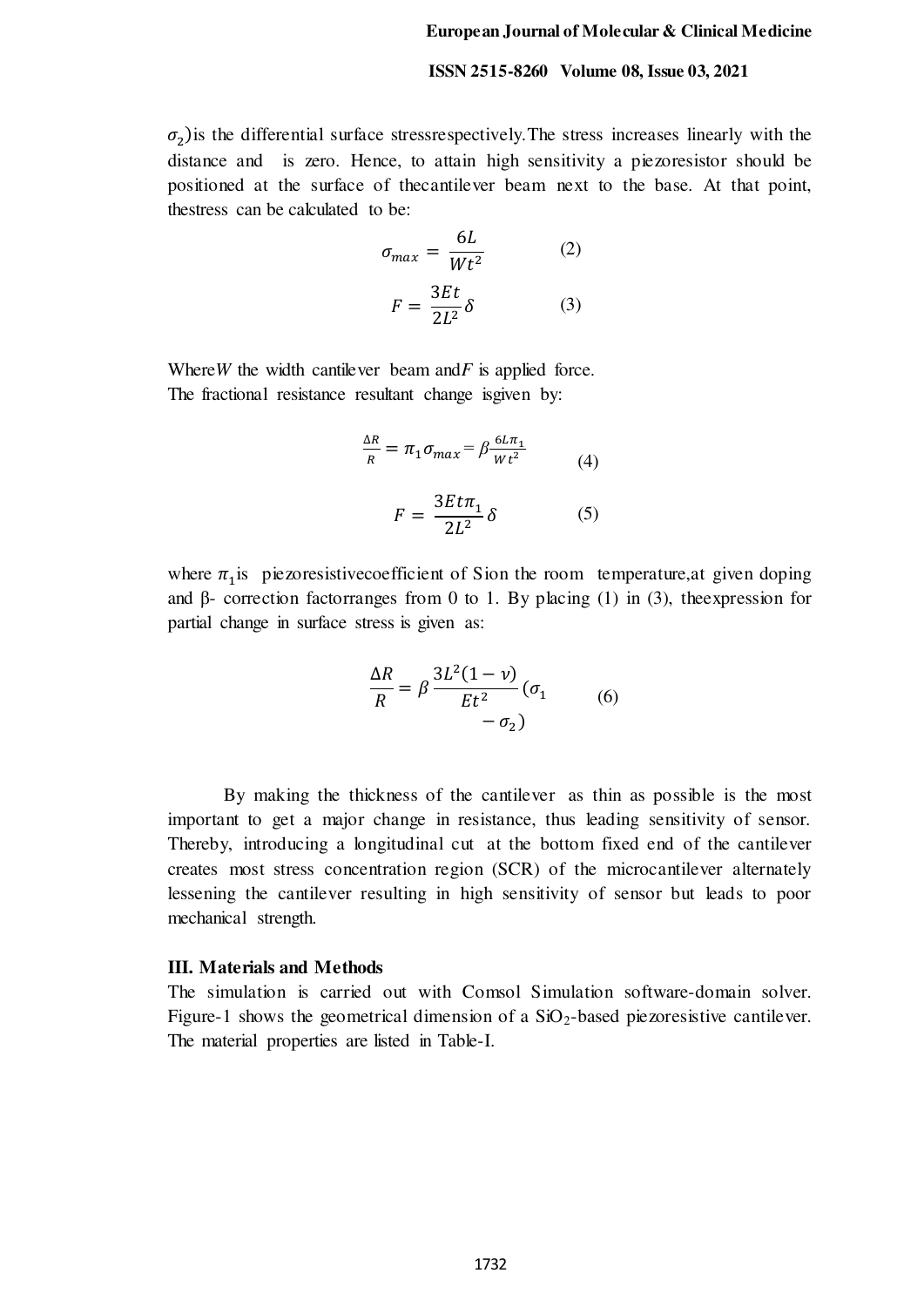

Figure 1: The dimension of a rectangular  $SiO<sub>2</sub>$  NEMS Cantilever integrated with a twin-leg Si piezoresistor**.** 

proper super fine mesh is applied to the cantilever structure and unnecessary fixed based part without meshing in order to decrease the computational time and complexity.



Figure 2: Super Fine Meshing to carry Finite Element Method of Analysis

The Common tensile and compressive forces found in biosensing applications lies in the range of pico Newton's (pN)[16].On the surface of piezoresistive cantilever, if a load of 100pN is applied thenobserve the end value of the lower range.

| Parameters                     | <b>Materials</b>                                                              |                  |
|--------------------------------|-------------------------------------------------------------------------------|------------------|
|                                | Si                                                                            | SiO <sub>2</sub> |
| Young's Modulus<br>(MPa)       | 1.30191 x 105                                                                 | $7.0 \times 104$ |
| Poisson's Ratio 0.278          | 0.278                                                                         | 0.17             |
| Piezoresistive<br>Coefficients | $\Pi11 : 6.60 \text{ x10-5}$<br>$\Pi$ 12 : -1.10 x10-<br>$\Pi$ 44 : 1.381 x10 |                  |

Table 1: Material Properties [13]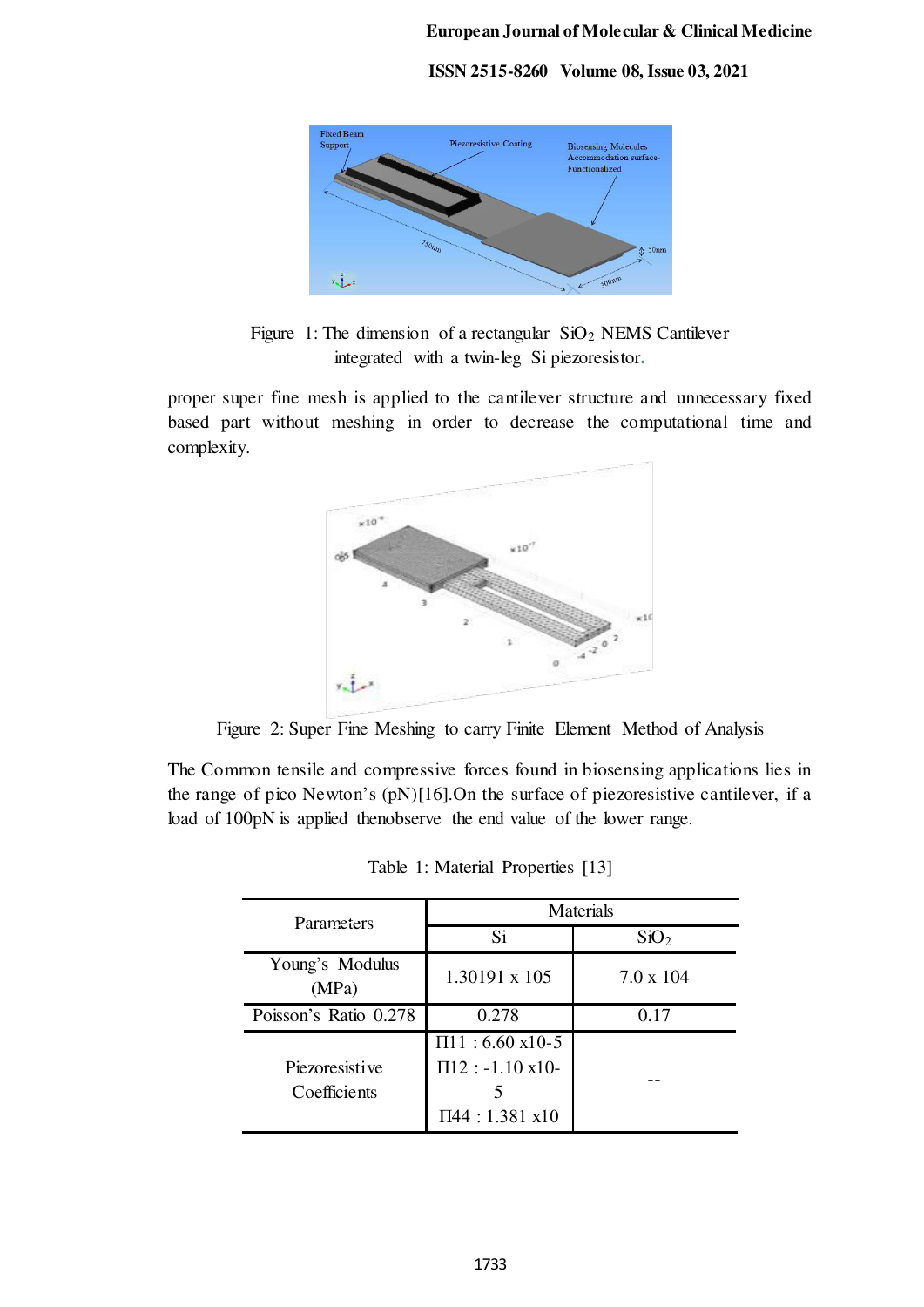## **IV. RESULTS AND DISCUSSION**

From the statistical analysis, the sensitivity of cantilever as shown in figure 3 and 4 are found from boundary load conditions and applied force in the order of pN on the surface cantilever. Figure 3 depicts the sensitivity analysis between  $SiO<sub>2</sub>$  and PolySilicon with identical geometrical characteristics. From this study, it evidently indicates  $SiO<sub>2</sub>$  has relatively significance in providing higher sensitivity than polysilicon and suitable for biosensing applications.



Figure 3: Comparison between Polysilicon and  $SiO<sub>2</sub>$  cantilever for the identical load conditions-parametric sweep with Load

With the use of parametric sweep for load from 0-100pN in simulation tool of COMSOL, both cantilever sensitivities over displacement and highest Mises Stress indicates same response. As shown in Fig. 4 and Fig. 5 as thickness increases in the cantilever the displacement decreases due to piezoresistive coating.



Figure 4: Displacement and Mises Stress values as functions of cantilever thickness Piezoresistor thickness is fixed at 5nm.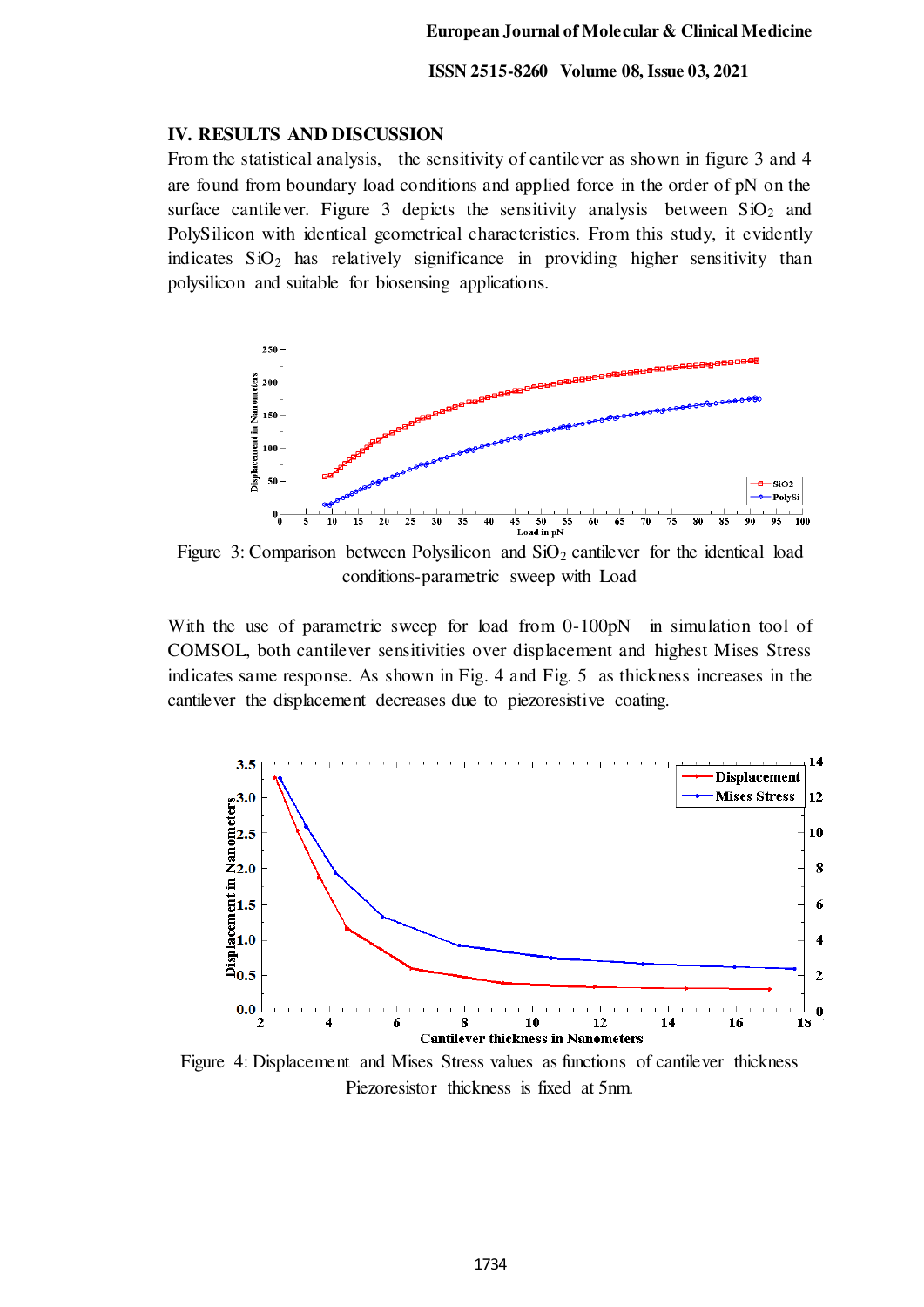#### **European Journal of Molecular & Clinical Medicine**

#### **ISSN 2515-8260 Volume 08, Issue 03, 2021**



Figure 5: Static displacement and Stress with parametric sweep as function of piezoresistor thickness from 0.5 to 5nm, where cantilever thickness is fixed at 15nm

From the analysis of simulation results, piezoresistive cantilever behaviour in terms of resistance and change in current is estimated. The sensitivity of the cantilever surface is obtained by calculating the change in resistance  $(\Delta R)$  with the maximum load as 100pN in negative z-axis with no load condition. A potential of 100mV has been applied on piezoresistor. Fig 6, shows the sensitivity of the cantilever when both the piezoresistive coating and physical cantilever thicknesses are minimum.



Figure 6: Sensitivity  $\Delta R/R$ , cantilever as thickness function along with variouspiezoresistor thicknesses

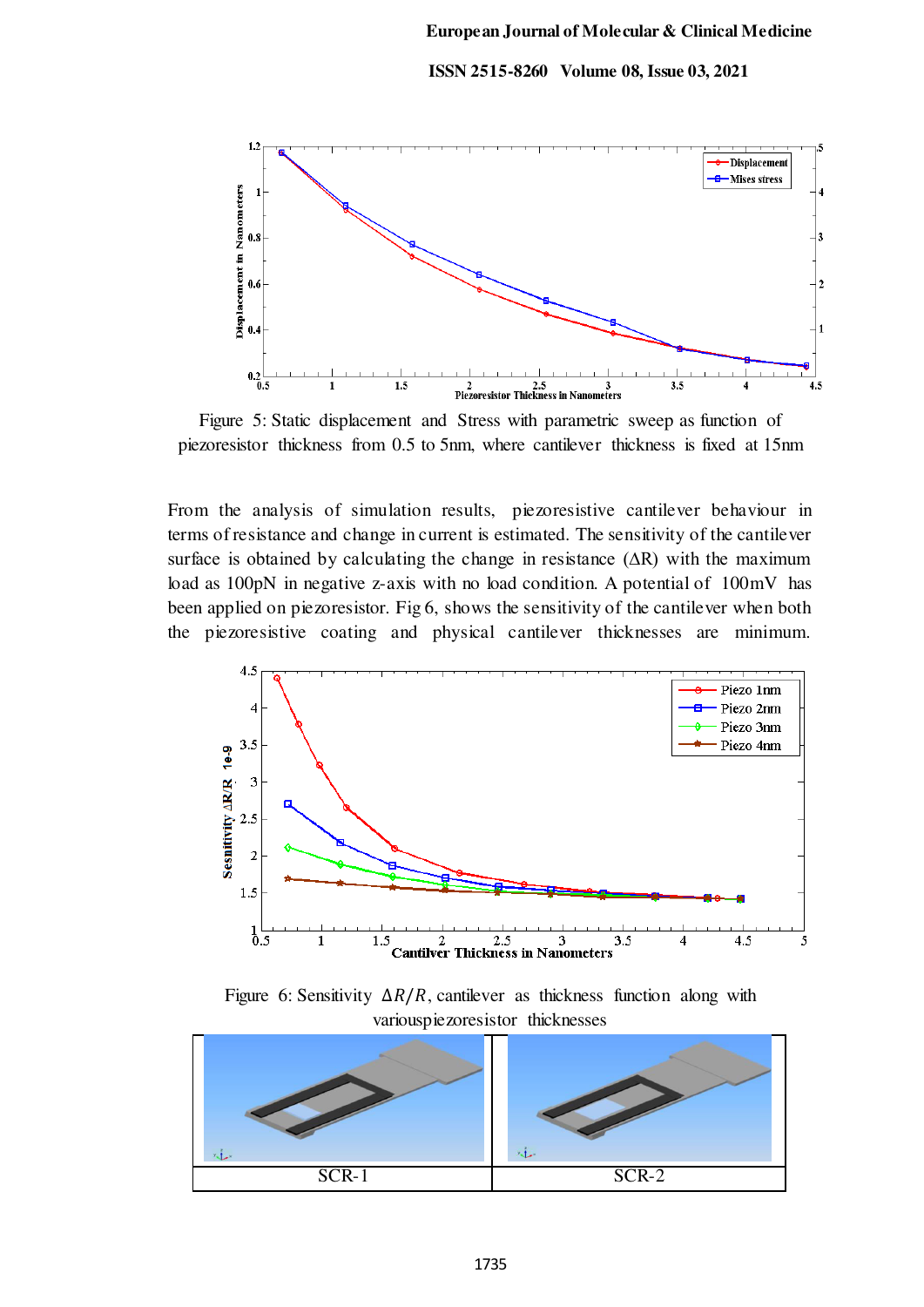

Cantilever thickness is 15nm, piezoresistor thickness is 5nm

The cantilever sensitivity is studied by incorporating longitudinal cut to make effective stress concentration region or as by removing part of the cantilever segments from the bottom of the  $SiO<sub>2</sub>$  as shown in above figure 7. The 15nm deep segments apart of the fixed base is detached along the piezoresistor so as to improve SCR.



Figure 8: Displacement Sensitivity and Mises stress for cantilevers with different SCR.

Thickness of cantilever is fixed at 15nm, thickness of pezioresistor is 5nm.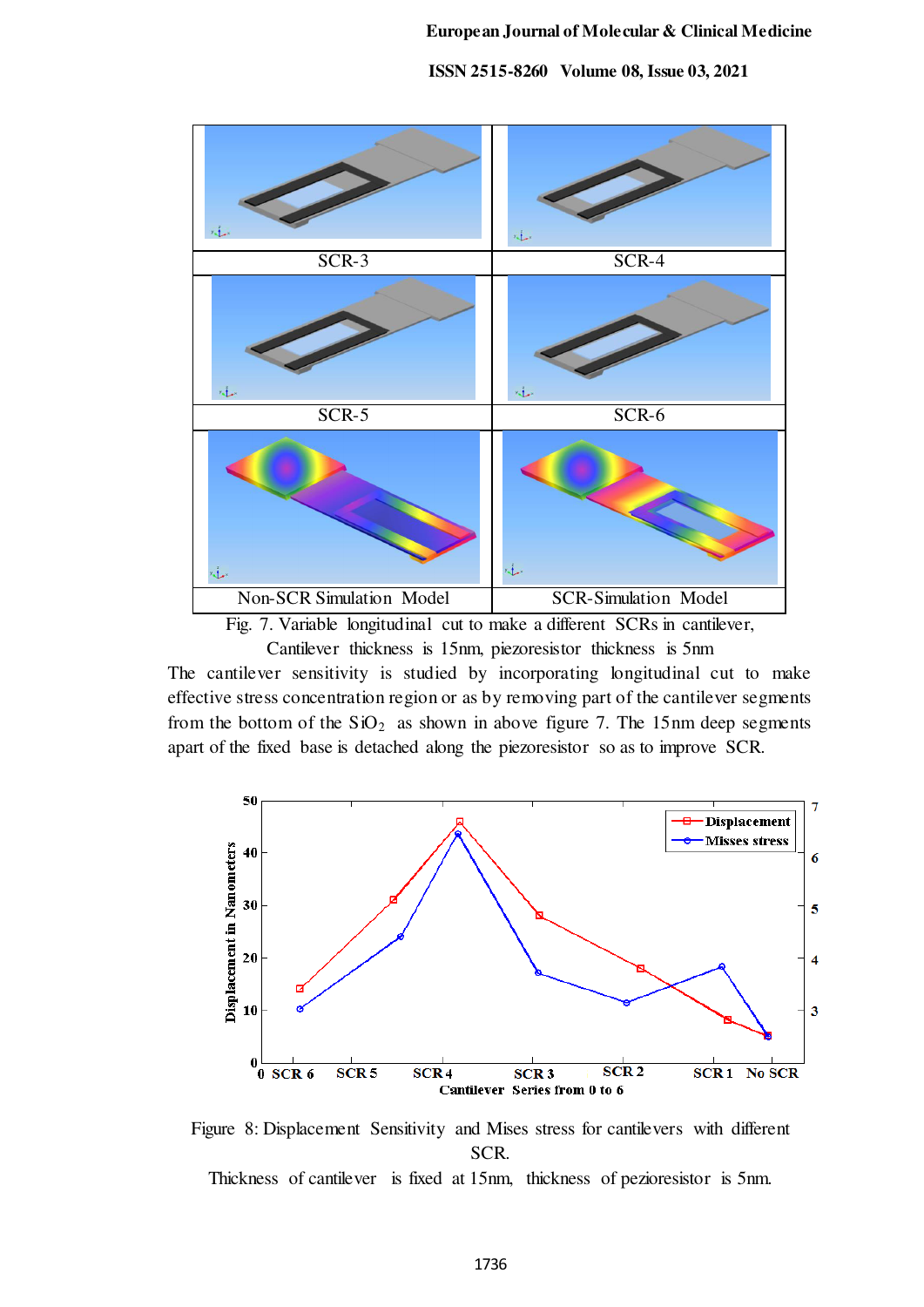Fig. 8 Shows that the cantilever with SCR design 4 shows stress and maximum displacement in comparison with additional designs. According to the above figure ∆R/R indicates an outstanding improvement for design over other designs



form SCR

 Further simulation and analysis to find the mechanical stiffness of the cantilever for molecular biosensing applications as the parametric sweep are carried out with respect to the length of the longitudinal cut. From Fig-9, it is observed that breakdown occurs at 330nm indicates the maximum possible length of the SCR for given design to obtain maximum sensitivity and stress.

## **V. CONCLUSION**

In this paper, dimensional characteristics of NEMS based cantilever and piezoresistor are clearly with Finite Element Analysis in order to achieve the finest performance in Molecular-level Biosensing. Also, maximum surface stress and displacement with the thickness of piezoresistor and length of the longitudinal cut as highest stress concentration region has been analyzed. Conversely, the best possible length, width and thickness strongly depends on fabrication constraint and ability. From the result analysis, SCR-4 with material  $SiO<sub>2</sub>$  and polysilicon piezoresistive cantilevers shows relatively higher sensitivity as 13.89% and 31.81% for the proposed design.

## **REFERENCES**

[1] T. Thundat, P. I. Oden, and R. J. Warmack , "Microcantilever sensors," Microscale ThermophysEng, vol. 1, pp. 185–199, 1997.

[2] J. Thaysen, and A. Boisen, "Atomic force microscopy probe with piezoresistive readout and a highly symmetrical Wheatstone bridge arrangement," Sensors and Actuators A, vol. 83, pp. 47–53, 2000.